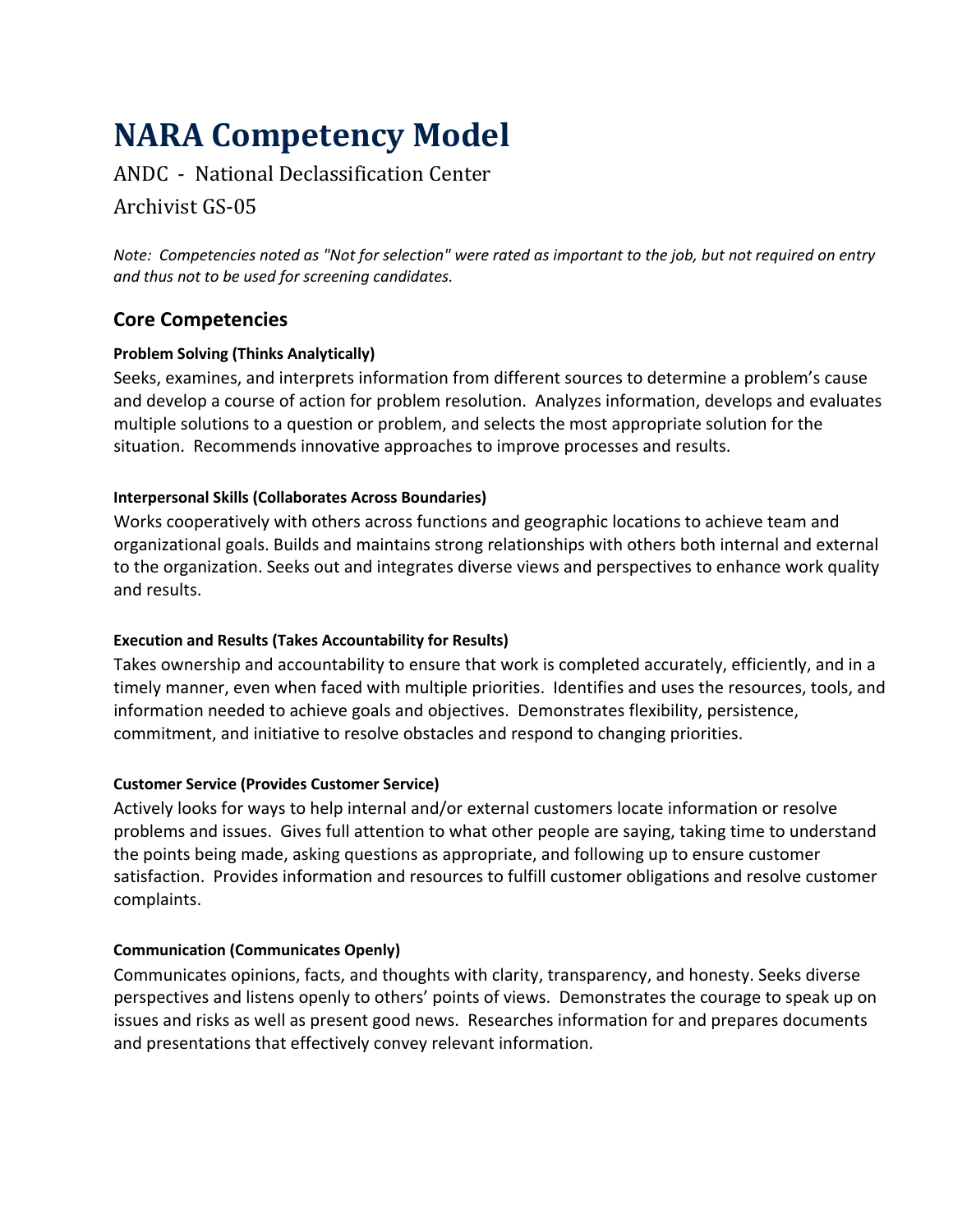#### **Organizational Awareness (Demonstrates Organizational Awareness)**

Demonstrates behaviors and actions that are aligned with the agency's mission and function, applying programs, policies, procedures, rules, and regulations to work activities. Places a high priority and focus on supporting NARA's mission and achieving agency goals. Considers the potential impact of external factors (for example, changes in legislation) on the needs and objectives of one's department and the agency as a whole.

## **General Competencies**

### **Embraces Continual Learning**

Seeks opportunities to expand knowledge and skills through formal and informal education, training, and feedback. Identifies and leverages own strengths and developmental needs and strives to improve own skills. Acquires new knowledge related to business, professional, and technological changes and developments. Demonstrates and supports continual learning, and shares knowledge and expertise with others.

### **Utilizes Computer Technology**

Utilizes computer technology and software applications (e.g., word processing, spreadsheets, databases, web-based tools) to perform work activities. Applies technologies and/or tools to improve work, productivity, or customer service.

## **Technical Competencies**

### **Applies Knowledge of [Subject Area(s)/Disciplines] (Not for selection)**

Demonstrates expertise in records and related materials pertinent to **[Subject Area(s)/Discipline(s)]**. Maintains currency in the history, organization, operations, and trends relevant to **[Subject**] Area(s)/Discipline(s)] as well as the applicable Federal laws, authorities, and regulations. Maintains currency in the interrelationship of these subjects with **[other key subject area(s)**]. Provides technical consultation on **[Subject Area(s)/Discipline(s)]** to meet the needs of NARA, other Federal agencies, researchers, or others.

### **Performs [Records Mgmt/Archival Functions] (Not for selection)**

Uses records and information management principles as well as archival principles and related agency policies to perform **[Records Management/Archival Function(s)]**. Examines and applies **[Subject**] Area(s)/Discipline(s)] to define the scope, context, purpose, and direction of records management, maintenance, and control processes.Considers the impact and implications of these activities on agency services, customer needs, and customer expectations.